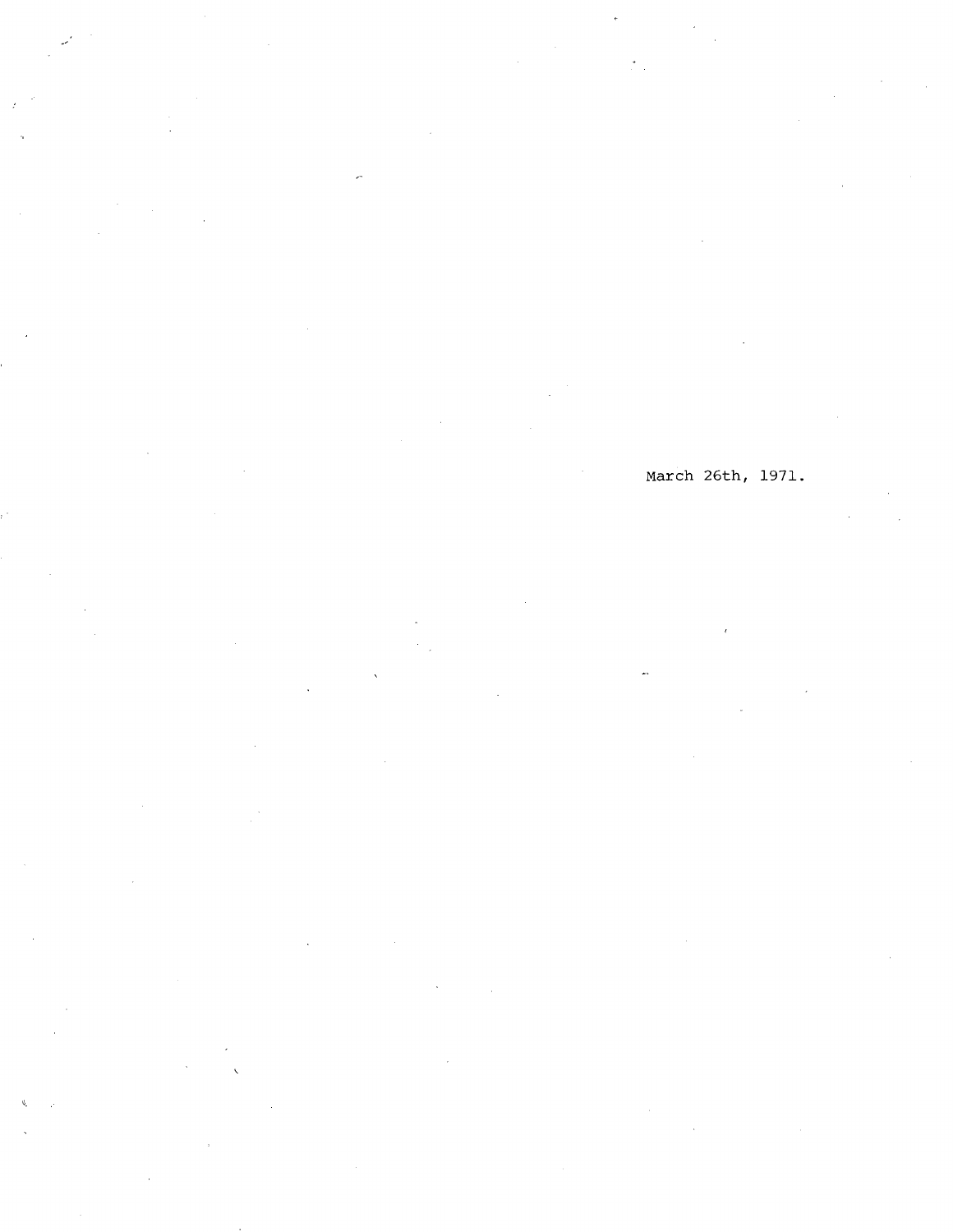Minutes of the fourth meeting of the Executive Committee of Faculty Council held on Friday, March 26th, 1971 at 2:40 p.m. in Room 250 Allen Building.

Members Present: Dr. R. D. Connor, Chairman; Drs. P.K. Isaac, J. Reid, R.G. Woods, J.M. Vail, J.G. Eales, I. Cooke, D.M. NcKinnon, G.E. Dunn, J.P. Svenne, M.E. Kettner, Mr. D. Sutherland. (12) W.A. Convey (Secretary).

## 1. Minutes of the Previous Meeting

/

The minutes of the third meeting were adopted as circulated. Reid (McKinnon).

#### Matters Arising From the Minutes  $2.$

(a) The Acceptability of Computer Science 305

The Chairman reported that the Department of Education was anxious to know if we would accept this course. The Executive, having had an opportunity to study the course outline agreed to recommend it to Faculty Council for acceptance.

Reid (Woods).

## Unanimous

. . . . . 2

(b) Notice of Motions re: Admission to Science

The two motions (minutes page 5, February 11th) were discussed but were not endorsed. It was agreed to consider the question again at the next Executive meeting.

## 3. Communications

- 1. Extra Professional Work by Academic Staff to be considered later.
- 2. Senate Elections The Chairman outlined the procedure and stated that whereas we had three retiring members, the distribution of seats gave us one more than last year.
- 3. By-Law It was agreed that we had considered the various people mentioned in the letter from the Senate committee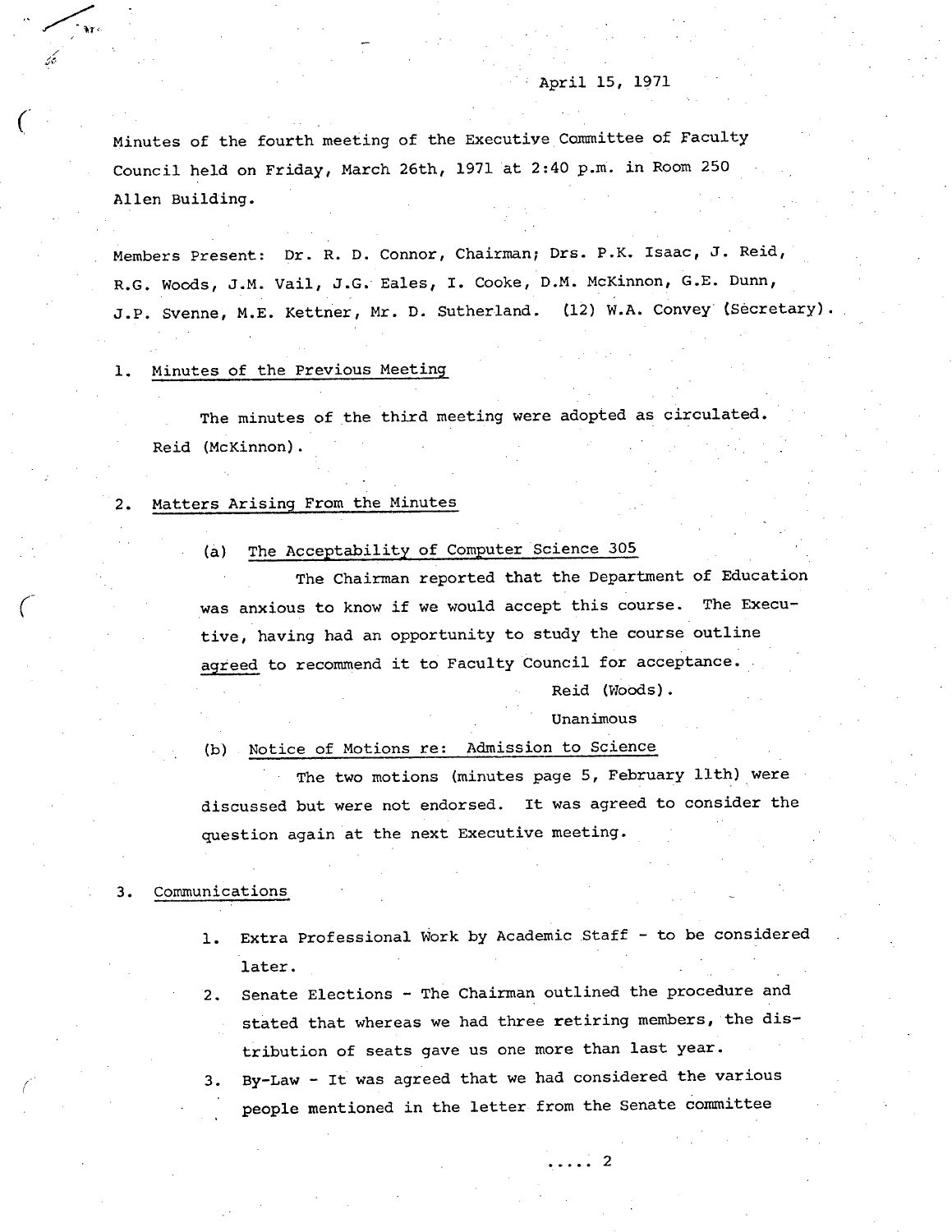but that we did not think it necessary. It was also felt that the clause dealing with removal of a Senate member should be removed from.the Faculty By-Law and placed in the General. By-Law.

## 4. Report of the Committee to Study the Core Report

The report was considered and the main points of the discussion were -

- While the plan was good it must not be. implemented unless there were adequate counsellors to advise the students, teachers to offer the various "phases" and funds to pay for it all.
- (b) It was pointed out that schools had trouble enough in offering both the University Entrance Course and the General Course. It was not seen how each course could be given in a variety of "phases".
- It was felt the plan would remove the pressure from the student not proceeding to University. While University bound students would restrict themselves to the sequential offerings needed for university entrance, the others could sample the new courses with freedom.
- It was felt that if there were no controls on the courses a student had to have for university entrance, we would find ourselves with a four year programme with the first year given over to 90 level courses.
- Concern was expressed that a student could complete his required High School credits with only Grade IX or X level courses.
- (f) The Chairman referred to the new four year programme of the Faculty of Education and indicated it would enable the Faculty of Science to offer courses in the background of PSSC and Chemistry Study. Instead of traditional Physics courses more could be done to tailor instruction to the specific needs of the potential teacher.

The discussion concluded with a request to Dr. Dunn to redraft the report in the light of the discussion.

3

 $-2-$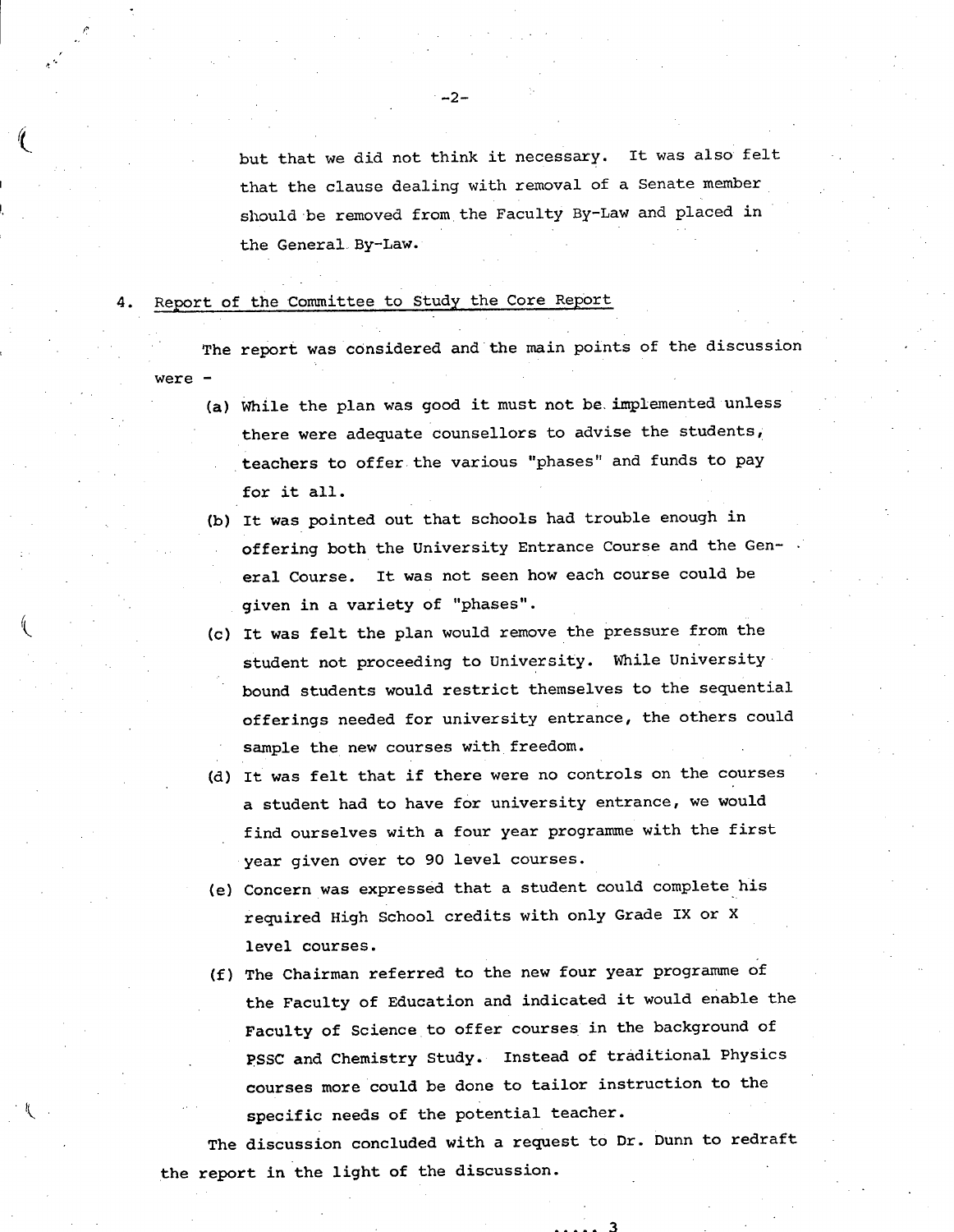(At this point the Dean had to leave and Dr. Isaac assumed the Chair.)

-3-

## 5. Policy on Consulting

A Senate committee set up to review this question had recommended that each Faculty should send to Senate its own suggestions. It was agreed to set up an ad hoc committee to consider the matter, drawing on those with experience of consulting practice.

#### Lower Limit to Class Size 6.

The University is under criticism on the number of courses being offered with very small enrolments. It was reported that in the University there were 780 classes with ten or fewer students. In our present fiscal climate pressure was mounting to "do something" about this "obvious waste". Dr. Cooke pointed out that **in Science**  we had 27 classes with only one student in each, and 47 with ten or less. Many were Honours, graduate or summer and evening classes. Dr. Cooke was asked to provide more details for the Executive at its next meeting.

#### Half Courses 7.

Dr. Cooke explained that concern had been expressed in some quarters about the proliferation of half courses. There are scheduling problems, examination scheduling problems, and hidden costs associated with this development. In addition students' programmes can become quite fragmented. The members of the Executive were asked to express an opinion regarding further proliferation of half courses.

#### 8. Adjournment

The meeting. was adjourned at 5:30 p.m.

 $\int$  /wac . April 15, 1971